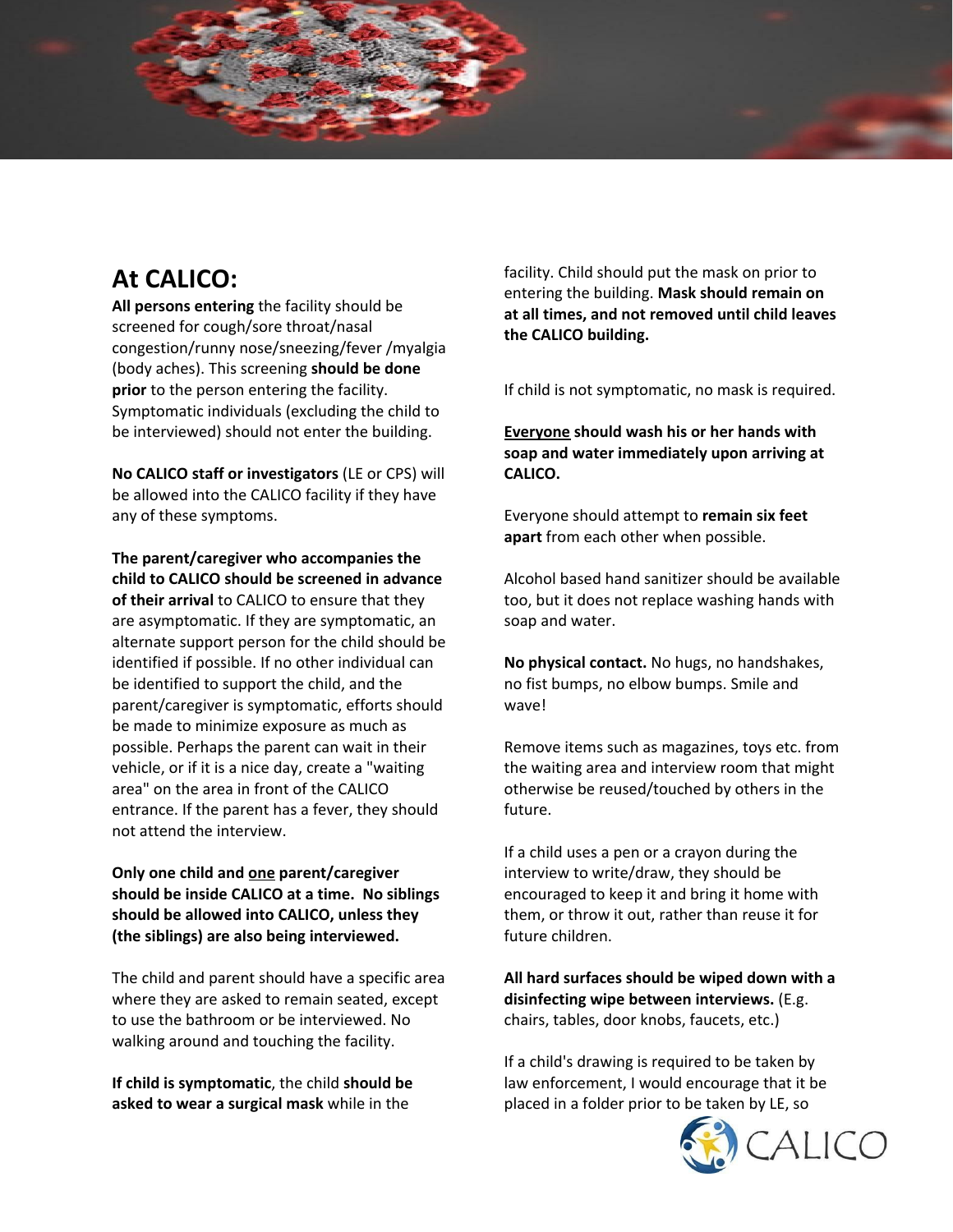that the potentially contaminated paper is not touched.

If child sits on/uses "hard" furniture during an interview (chair, table etc.) the furniture should be wiped down after use.

**Everyone washes their hands again after the interview is completed.**

# **Interview Room:**

**If child is symptomatic,** child should continue to wear the mask that they put on prior to entering the CALICO building throughout the interview.

**If child is symptomatic**, interviewer should wear eye protection (glasses and/or protective eye wear) and a mask.

If child is not symptomatic, the current recommendation is that neither the child nor the interviewer needs to wear a mask, as the virus spreads through droplets (cough/sneeze) and contact. Virus is not spread through talking.

**Child and interviewer should remain as far apart as reasonably possible during the interview; ideally six feet.**

If child is sitting on a fabric chair, place a barrier between the chair and the child (eg. a sheet or the blanket that they will take home after the interview is over) and the chair itself to minimize physical contact between the child and the furniture. The child then takes home the blanket with them. If a sheet is used, it can be laundered in hot water and reused after it is washed.

# **Observation Room:**

#### **No-one observes an interview if they are symptomatic/sick.**

Sit far enough apart so that there is no physical contact.

If interviewer is noted to touch their face during the interview, they should be reminded to stop doing that.

### **After the child/parent leaves:**

Thoroughly wipe down all hard surfaces that child/parent came in contact with.

#### **Other suggestions:**

As few people as possible should be present during an interview/observation.

There should be no "common pen" for parents to fill forms out with. I would suggest buying alot of inexpensive pens, so all parents filling out their forms take the pens home with them. Everyone uses their own pen.